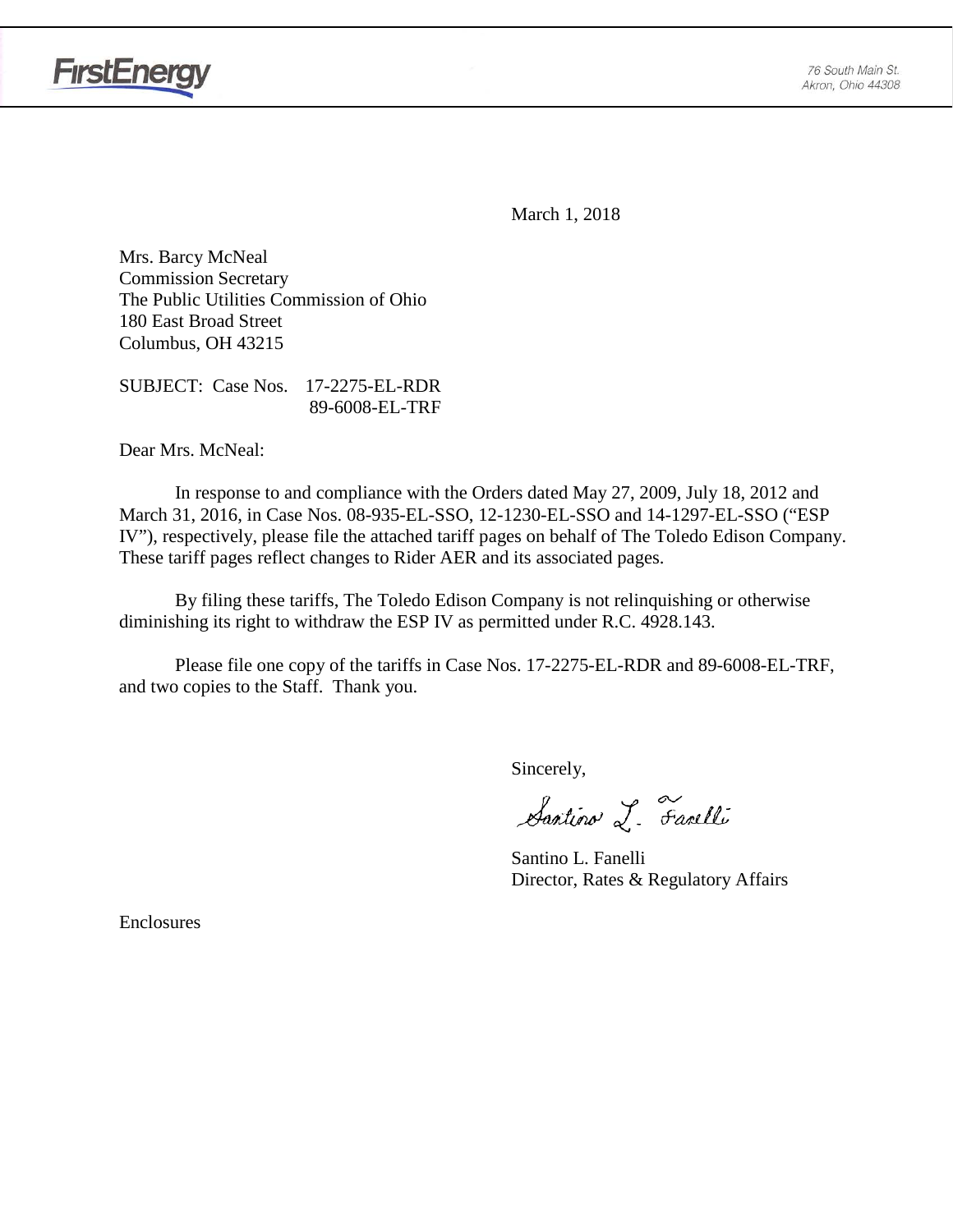## **TABLE OF CONTENTS**

The following rates, rules and regulations for electric service are applicable throughout the Company's service territory except as noted.

|                                                      | <b>Sheet</b> | <b>Effective</b><br><b>Date</b> |
|------------------------------------------------------|--------------|---------------------------------|
| <b>TABLE OF CONTENTS</b>                             | 1            | $04 - 01 - 18$                  |
| <b>DEFINITION OF TERRITORY</b>                       | 3            | 01-23-09                        |
| <b>ELECTRIC SERVICE REGULATIONS</b>                  | 4            | $06 - 01 - 16$                  |
| <b>ELECTRIC SERVICE SCHEDULES</b>                    |              |                                 |
| Residential Service (Rate "RS")                      | 10           | 01-23-09                        |
| General Service - Secondary (Rate "GS")              | 20           | 01-23-09                        |
| General Service - Primary (Rate "GP")                | 21           | 01-23-09                        |
| General Service - Subtransmission (Rate "GSU")       | 22           | 01-23-09                        |
| General Service - Transmission (Rate "GT")           | 23           | 01-23-09                        |
| <b>Street Lighting Provisions</b>                    | 30           | 01-23-09                        |
| Street Lighting (Rate "STL")                         | 31           | 06-01-09                        |
| Traffic Lighting (Rate "TRF")                        | 32           | 01-23-09                        |
| Private Outdoor Lighting (Rate "POL")                | 33           | 06-01-09                        |
| Experimental Company Owned LED Lighting Program      | 34           | 06-01-16                        |
| <b>MISCELLANEOUS CHARGES</b>                         | 75           | 07-05-12                        |
| <b>OTHER SERVICE</b>                                 |              |                                 |
| <b>Partial Service</b>                               | 52           | $01 - 01 - 06$                  |
| Residential Renewable Energy Credit Purchase Program | 60           | 10-01-09                        |
| <b>Cogeneration and Small Power Producer</b>         | 70           | 08-03-17                        |
| <b>Interconnection Tariff</b>                        | 76           | 05-06-16                        |

The Public Utilities Commission of Ohio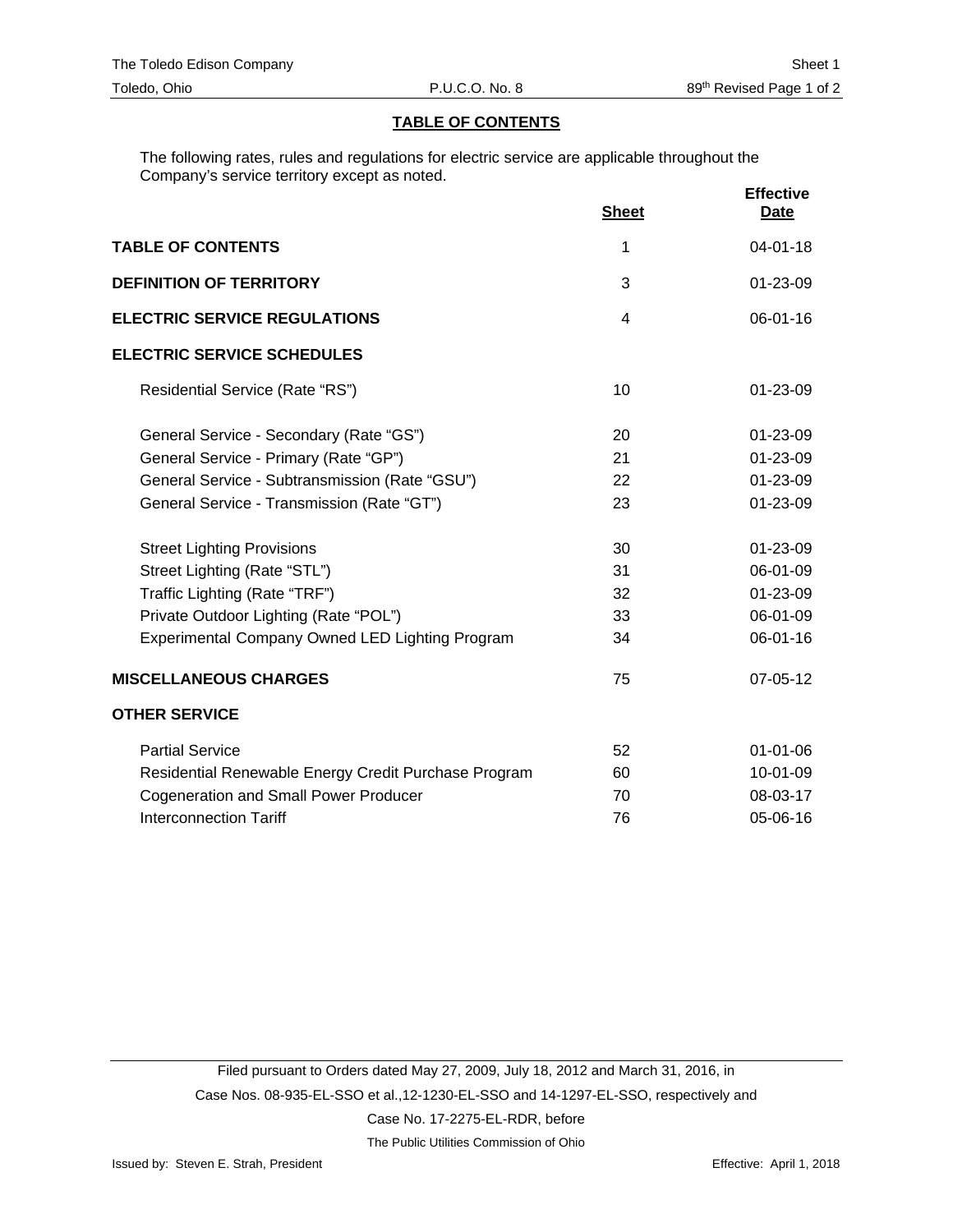## **TABLE OF CONTENTS**

|                                                     |              | <b>Effective</b> |
|-----------------------------------------------------|--------------|------------------|
| <b>RIDERS</b>                                       | <b>Sheet</b> | Date             |
| Summary                                             | 80           | $01 - 01 - 17$   |
| <b>Residential Distribution Credit</b>              | 81           | $05 - 21 - 10$   |
| <b>Transmission and Ancillary Services</b>          | 83           | 09-10-10         |
| <b>Alternative Energy Resource</b>                  | 84           | 04-01-18         |
| <b>School Distribution Credit</b>                   | 85           | 06-01-09         |
| <b>Business Distribution Credit</b>                 | 86           | 01-23-09         |
| <b>Hospital Net Energy Metering</b>                 | 87           | 10-27-09         |
| Economic Development (4a)                           | 88           | 01-23-09         |
| <b>Universal Service</b>                            | 90           | $01 - 01 - 18$   |
| State kWh Tax                                       | 92           | 01-23-09         |
| Net Energy Metering                                 | 93           | 10-27-09         |
| Delta Revenue Recovery                              | 96           | 04-01-18         |
| Demand Side Management                              | 97           | $01 - 01 - 16$   |
| Reasonable Arrangement                              | 98           | 06-01-09         |
| <b>Distribution Uncollectible</b>                   | 99           | 04-01-18         |
| Economic Load Response Program                      | 101          | 06-01-16         |
| <b>Generation Cost Reconciliation</b>               | 103          | 04-01-18         |
| Fuel                                                | 105          | 12-14-09         |
| Advanced Metering Infrastructure / Modern Grid      | 106          | 04-01-18         |
| Line Extension Cost Recovery                        | 107          | $01 - 01 - 15$   |
| <b>Delivery Service Improvement</b>                 | 108          | $01 - 01 - 12$   |
| <b>PIPP Uncollectible</b>                           | 109          | 04-01-18         |
| Non-Distribution Uncollectible                      | 110          | 04-01-18         |
| <b>Experimental Real Time Pricing</b>               | 111          | 06-01-17         |
| <b>Experimental Critical Peak Pricing</b>           | 113          | 06-01-17         |
| <b>Generation Service</b>                           | 114          | 06-01-17         |
| Demand Side Management and Energy Efficiency        | 115          | $01 - 01 - 18$   |
| <b>Economic Development</b>                         | 116          | 04-01-18         |
| <b>Deferred Generation Cost Recovery</b>            | 117          | 06-01-09         |
| <b>Deferred Fuel Cost Recovery</b>                  | 118          | 06-21-13         |
| Non-Market-Based Services                           | 119          | 03-01-18         |
| Residential Deferred Distribution Cost Recovery     | 120          | $01 - 01 - 12$   |
| Non-Residential Deferred Distribution Cost Recovery | 121          | $01 - 01 - 12$   |
| <b>Residential Electric Heating Recovery</b>        | 122          | $01 - 01 - 18$   |
| <b>Residential Generation Credit</b>                | 123          | $10-31-17$       |
| <b>Delivery Capital Recovery</b>                    | 124          | $03 - 01 - 18$   |
| Phase-In Recovery                                   | 125          | $01 - 01 - 18$   |
| <b>Government Directives Recovery</b>               | 126          | 06-01-16         |
| Automated Meter Opt Out                             | 128          | $01 - 01 - 15$   |
| <b>Ohio Renewable Resources</b>                     | 129          | 06-01-16         |
| Commercial High Load Factor Experimental TOU        | 130          | 06-01-17         |
| <b>Distribution Modernization</b>                   | 132          | 03-01-18         |

Filed pursuant to Orders dated May 27, 2009, July 18, 2012 and March 31, 2016, in Case Nos. 08-935-EL-SSO et al.,12-1230-EL-SSO and 14-1297-EL-SSO, respectively and

### Case No. 17-2275-EL-RDR, before

The Public Utilities Commission of Ohio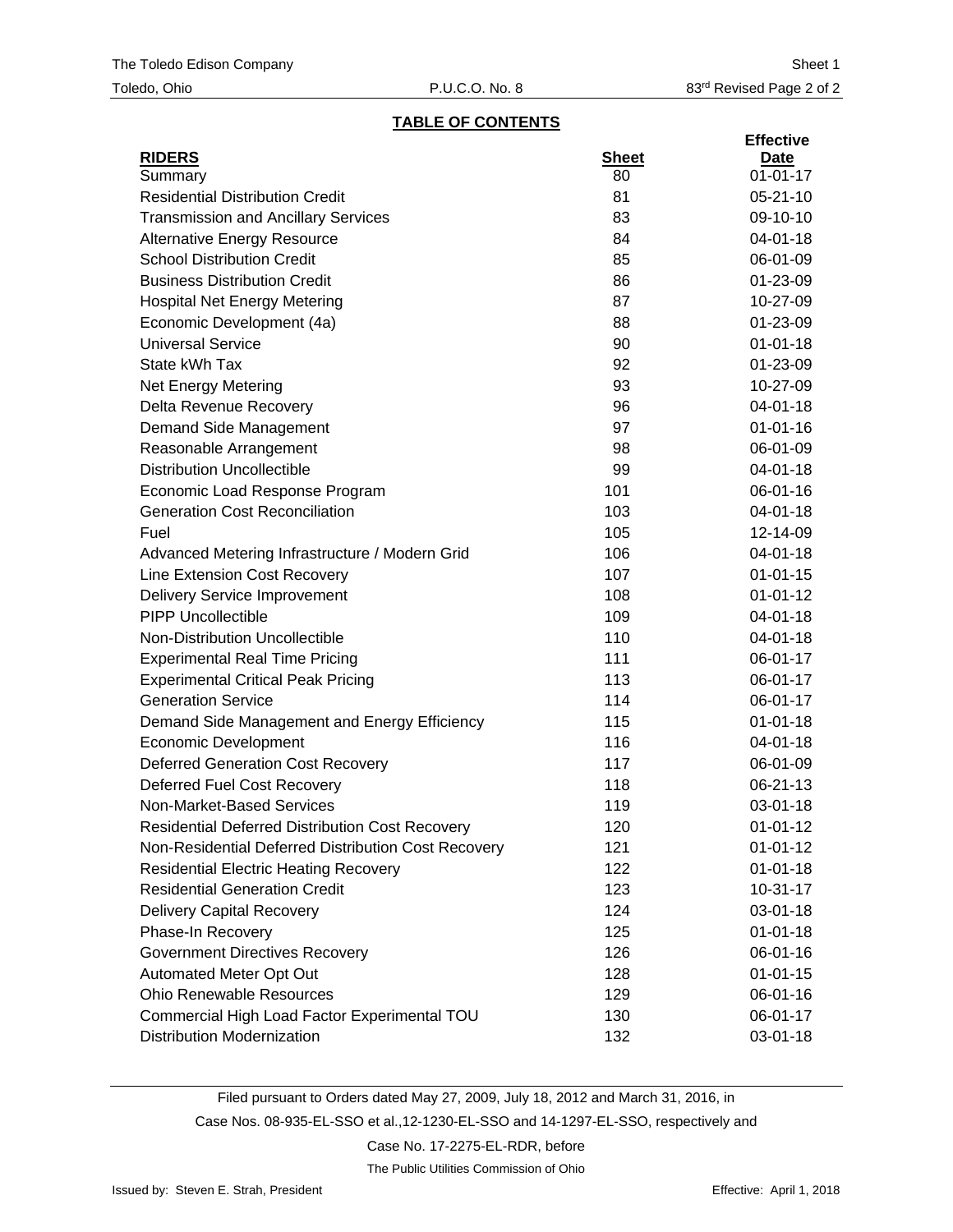# **RIDER AER Alternative Energy Resource Rider**

## **APPLICABILITY:**

Applicable to any customer that takes electric service under the Company's rate schedules. The Alternative Energy Resource Rider (AER) is not applied to customers during the period the customer takes electric generation service from a certified supplier. The following charge will apply, for all rate schedules, effective for service rendered beginning April 1, 2018, for all kWhs per kWh:

# **RATE:**

AER charge  $0.0835¢$ 

#### **PROVISIONS:**

The charges set forth in this Rider recover costs incurred by the Company associated with securing compliance with the alternative energy resource requirements in Section 4928.64, Revised Code. The costs recovered through this Rider will be all costs associated with securing compliance with the alternative energy resource requirements including, but not limited to, all Renewable Energy Credits costs, any reasonable costs of administering the request for proposal, and applicable carrying costs. This rider shall be in effect until all costs are fully recovered.

#### **RIDER UPDATES:**

The charges contained in this Rider shall be updated and reconciled on a quarterly basis. No later than December 1st, March 1st, June 1st and September 1st of each year, the Company will file with the PUCO a request for approval of the Rider charges which, unless otherwise ordered by the PUCO, shall become effective on a service rendered basis on January 1st, April 1st, July 1st and October 1st of each year, beginning October 1, 2016.

The Public Utilities Commission of Ohio